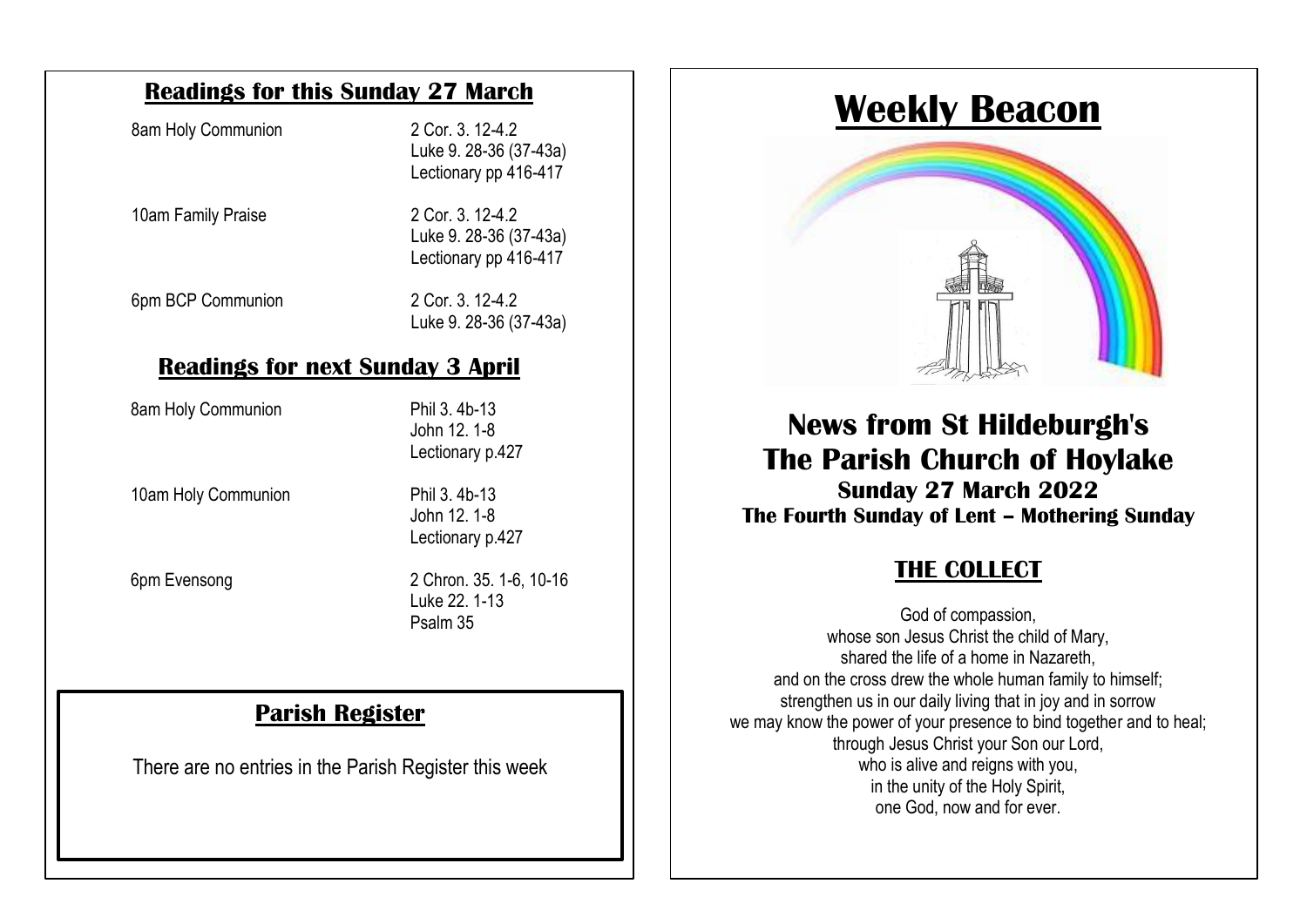## **PRAYER VIGIL AT ST HILDEBURGH'S**

**Revd Paul will be holding a Prayer Vigil in church every Tuesday evening from 6pm to 6.30pm. All are welcome.**

#### **LENT REFLECTIONS AT ST HILDEBURGH'S**

During Lent, Revd Richard will be hosting a series of reflection evenings in the Lady Chapel. Meetings will be held at 6.30pm on the following Tuesday evenings: 29 March, 5 April and 12 April. All are welcome.

### **LENT LUNCHES 2022**

This year the Lent Lunches will be held at St Hildeburgh's on the following Fridays: **Friday 1 April, Friday 8 April.**

A short service of reflection will be held in church at 11.30am followed by a simple lunch of homemade soup and a bread roll in the Church Centre. Payment is by donation in aid of charity. All are welcome.

#### **FUNDRAISING AT ST HILDEBURGH'S CAKES BAKED TO ORDER!**

Following the success of her baking to order fundraiser last year, Jane Langley will be recommencing baking from this week. Jane can bake any cake but she has suggested the following: chocolate, Victoria sponge, lemon drizzle, and coffee and walnut cake. To order please speak with Jane.

#### **ANNUAL PAROCHIAL CHURCH MEETING**

The APCM will be held at 11am on Sunday 1 May 2022 in church. This will be followed by a meeting of the PCC.

#### **Church groups**

Please send your annual reports to the Church Office on [sthildeburgh.parish.office@gmail.com](mailto:sthildeburgh.parish.office@gmail.com) by Monday 25 April 2022. Thank you.

 $\overline{a}$ 

## **St Hildeburgh's Electoral Roll**

The annual review of our Electoral Roll is being compiled in time for our APCM.

If you would like your name added to the Electoral Roll please contact the Electoral Roll Officer Roy Auld on 632 0586 or Jill in the Church Office: 632 5339 or email on [www.sthildeburgh.parish.office@gmail.com](http://www.sthildeburgh.parish.office@gmail.com)

**Roy will also be available to speak with at all the services in church this Sunday.**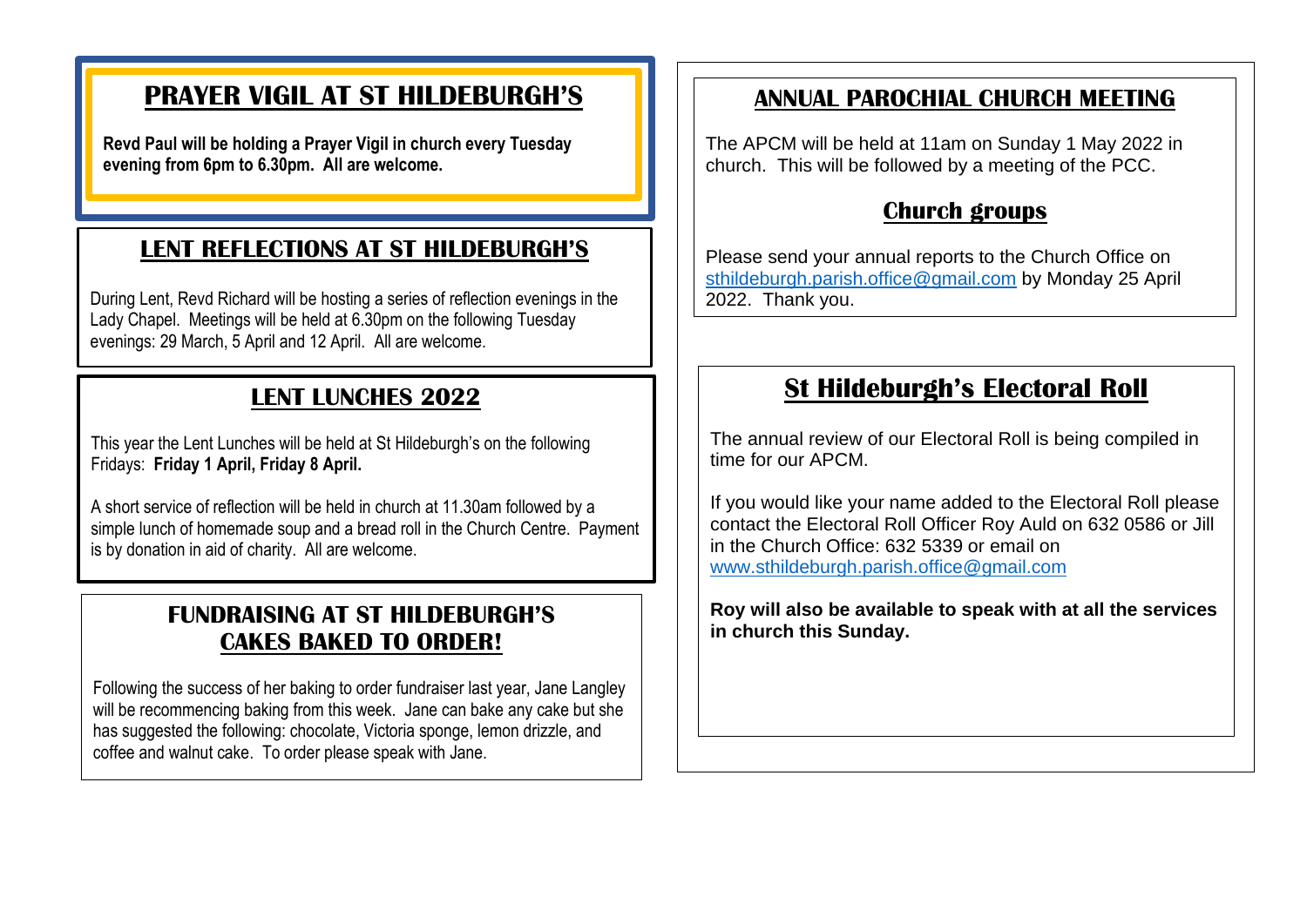## **FAMILY PRAISE AT STHILDEBURGH'S MOTHERING SUNDAY 27 MARCH AT 10AM**



**At 10.00am on the Last Sunday in the month, we have a service of 'Family Praise'.** 

**This is an informal service that aims to cater for all ages, there are lively worship songs and lots of activities for children.** 

**The service is followed by refreshments in the Church Hall.**

**It would be great to see you there this Sunday and if you know someone who would like to come why not bring them along?** 

**All are welcome.** 

#### **COFFEE MORNING IS BACK – PLEASE CONTRIBUTE**

With the easing of Covid restrictions, the popular annual coffee morning and sale held by St Hildeburgh's Guild will be staged again this sprting, the first for three years. This is always a really cheerful and friendly occasion with a vibrant array of stalls – cakes, gifts, plants, tombola and many more. So now is the time to prepare donations for the *PLANTS AND GARDENS* stall…plants of any kind: indoor or outdoor flowers, vegetables and herbs; tools, gardening books or equipment. Please notify Peter Surridge on 632- 5507 or 07778-517759 if you have any donations and he will call and collect.

In the coming weeks, the Guild will appreciate contributions for one or more of the other stalls: *HOMEMADE GOODIES* (cakes, pies, jam, pickles and any homemade foods); *TOILETRIES and UNWANTED GIFTS; RAFFLE; QUALITY BYGONES* (decorative china and glass, genuine curios, valuables and collectibles of any kind).

St Hildeburgh's wonderful floral arrangements at Harvest, Christmas and Easter are among the finest in the deanery but they cost many hundreds of pounds which is raised chiefly at this coffee morning. Admission will cost £2, to include unlimited coffee or tea and biscuits, and the event will be held

**…in the Church Centre on Saturday, May 21, from 10.30am-12noon.**

*PLEASE MAKE A NOTE OF THE DATE !*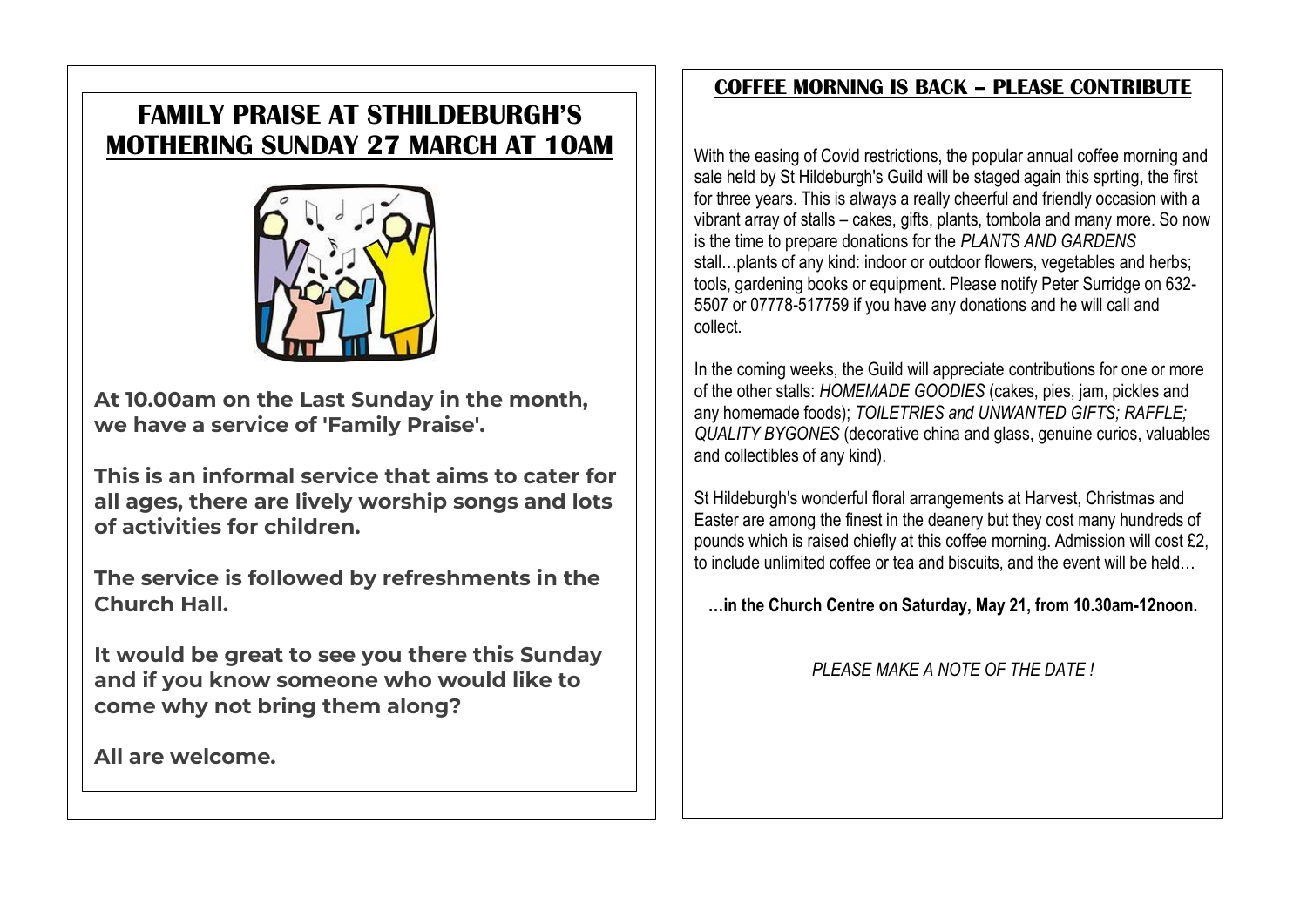#### **FLOWER OF THE WEEK: PERIWINKLE.**

#### **96th in a series.**

*Text and photographs by Peter Surridge.*

Some plants are so obliging that we take them for granted and will often overlook them while searching the garden centres for exotica that cost twice as much and perform half as well. High on my list of these horticultural heroes comes an extremely flexible friend. The lesser periwinkle, *Vinca minor*, an effective groundcover plant and an attractive trailer for pots and hanging baskets. Its slender stems are clothed in shapely oval leaves of glossy dark green all year while its five-petalled flowers of blue, purple or white stud the stems for almost as long, often starting in the depths of winter. Its botanical name is a tribute to the flexibility of its stems. They were used by the Romans to make wreaths and the name comes from the Latin *vincio*, to bind around.

My favourite periwinkle is one with bicoloured leaves, Variegata, which has skyblue flowers and foliage that is greenish-gold in bud then opens to become dark green, margined and splashed with cream. Other excellent kinds are Alba Variegata, with yellow margins and white flowers, Purpurea, a green-leaved type with maroon-purple flowers, and Multiplex, with double purple blossoms. Other good varieties of lesser periwinkle include La Grave, which has green leaves and lavender-blue flowers, Caerulea Plena with double, sky-blue flowers, and Bowles' White which has white flowers, pink in bud.

*Vinca minor* Variegata will grow where little else would thrive in dry shade and it quickly covers the ground, though the lighter markings will not be as prominent as they would in sunshine. Some years ago I planted a few roots in sandy soil in a seaside garden exposed to fierce, salty gales and, within a couple of years, they created the perfect carpet – it looked good and never needed vacuuming.



*Left: Recently planted lesser periwinkle, Vinca minor Variegata.*

*Below: Close-up showing variegated foliage.*



Weeds had no chance. The only care needed by periwinkles such as these is occasional pruning to remove any dead stems and keep the vigorous shoots from rooting into any adjoining lawn. A periwinkle carpet can be under-planted (at the time of planting) with bulbs such as the small, hardy daffodil February Gold, which will find their way through the 5cm (2in) Variegata carpet easily.

The greater periwinkle, *Vinca major*, should be planted with care because it can become invasive. The shoots arch to a height of 45cm (18in) or more as they spread. The flowers are larger and often darker violet-blue. There is a Variegata form with cream margins and Maculata has cream splashes in the centre of the leaf.

Periwinkles, which come from the Mediterranean region, are sub-shrubs that will live virtually for ever because the stems root as they spread, effectively making a new plant each time. They are trouble-free outdoors though subject to red spider mite if grown in indoor containers.